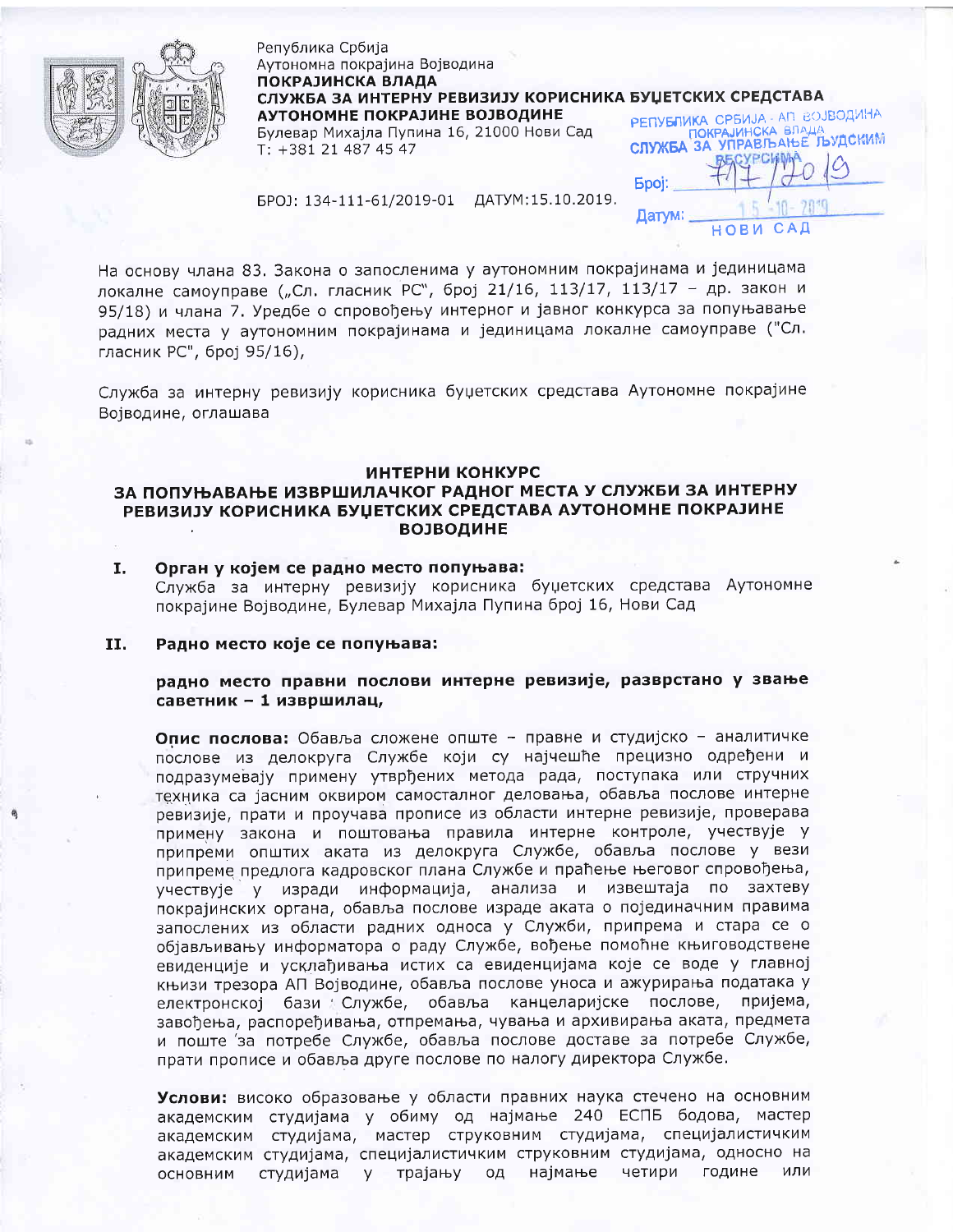специјалистичким студијама на факултету; најмање три године радног искуства у струци; основни ниво оспособљености за рад на рачунару и пробни рад од шест месеци.

Стручне оспособљености, знања и вештине које се проверавају у изборном поступку: познавање рада на рачунару - уколико кандидат не приложи уверење о траженом нивоу оспособљености за рад на рачунару, провера ће се извршити практичним радом на рачунару; вештина комуникације - усмено, непосредно, кроз разговор са кандидатима; стручна знања, односно познавање законских и подзаконских прописа који регулишу област рада оглашеног радног места: Закон о запосленима у аутономним покрајинама и јединицама локалне самоуправе ("Сл. гласник РС", број 21/16, 113/17, 113/17 - др. закон и 95/18) и Закон о општем управном поступку ("Сл. гласник РС", бр. 18/2016 и 95/2018 - аутентично тумачење) - усмено.

#### III. Место рада:

Нови Сад, Булевар Михајла Пупина број 16.

- Рок за подношење пријаве на интерни конкурс је осам дана од дана када IV. је интерни конкурс оглашен. Рок почиње да тече 16. октобра 2019. године и истиче 23. октобра 2019. године.
- Лице које је задужено за давање обавештења о интерном конкурсу: V. Биљана Кнежевић, телефон: 021/487-4556.
- Адреса на коју се подноси пријава за интерни конкурс: VI. Служба за интерну ревизију корисника буџетских средстава Аутономне покрајине Војводине, Нови Сад, Булевар Михајла Пупина број 16, са назнаком "за интерни конкурс за радно место правни послови интерне ревизије".
- Датум оглашавања: 15. октобар 2019. године. VII.

#### Докази који се прилажу уз пријаву на интерни конкурс: VIII.

- потписана пријава са адресом становања, e-mail адресом и бројем телефона; 1.
- биографија са наводима о досадашњем радном искуству; 2.
- фотокопија личне карте, односно испис очитане биометријске личне карте; 3.
- уверење о држављанству, не старије од шест месеци (оригинал или оверена 4. фотокопија);
- уверење МУП-а да кандидат није осуђиван на безусловну казну затвора од 5. најмање шест месеци, не старије од шест месеци (оригинал или оверена фотокопија);
- доказ о стручној спреми према условима (оригинал или оверена фотокопија); 6.
- фотокопија доказа о најмање три године радног искуства у струци (потврде, 7. решења, уговори и други акти из којих се може утврдити на којим пословима, у ком периоду и са којом стручном спремом је стечено радно искуство);
- потврда о оспособљености за рад на рачунару (оригинал или оверена 8. фотокопија), уколико је кандидат поседује;
- решење о распоређивању или решење да је службеник нераспоређен 9. (оригинал или оверена фотокопија;
- Образац I или Образац II Изјава у којој се учесник интерног конкурса  $10.$ опредељује да ли ће сам прибавити доказе о чињеницама о којима се води службена евиденција или ће то орган учинити уместо њега.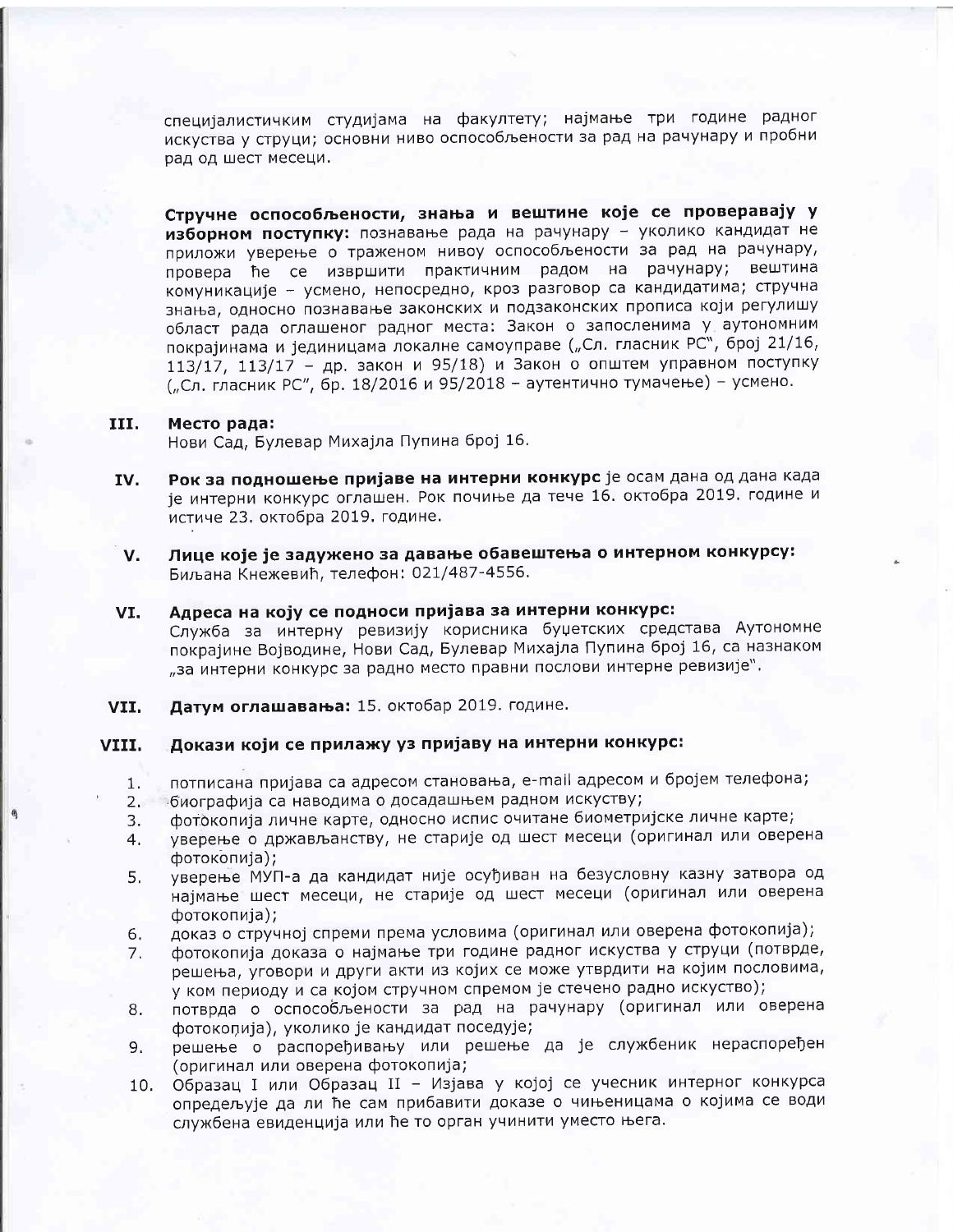### НАПОМЕНА:

У складу са Законом о запосленима у аутономним покрајинама и јединицама локалне самоуправе, пробни рад је обавезан за сва лица која нису заснивала радни однос у органу аутономне покрајине, јединици локалне самоуправе, или државном органу. Пробни рад за радни однос заснован на неодређено време траје шест месеци. Службеник на пробном раду који је радни однос засновао на неодређено време полаже државни стручни испит до окончања пробног рада, у супротном му престаје радни однос. Службеник који је у радном односу на неодређено време, дужан је да има положен државни стручни испит. Службеник који је у радном односу на неодређено време коме пробни рад није обавезан у складу са законом, као и службеник који је засновао радни однос на неодређено време, а нема положен државни стручни испит, полаже државни стручни испит у року од шест месеци од дана заснивања радног односа.

 $15.3 - 4.18$ 

Законом о општем управном поступку ("Сл. гласник РС", број 18/16 и 95/18) је, између осталог, прописано да су органи у обавези да по службеној дужности, када је то неопходно за одлучивање, у складу са законским роковима, бесплатно размењују, врше увид, обрађују и прибављају личне податке о чињеницама садржаним у службеним евиденцијама, осим ако странка изричито изјави ħe податке прибавити сама. да Докази који се прилажу уз пријаву на овај интерни конкурс, а о којима се води службена евиденција су уверење о држављанству и уверење МУП-а да кандидат није осуђиван на безусловну казну затвора од најмање шест месеци. Уколико се учесник конкурса определи да орган прибави по службеној дужности наведене доказе, дужан је да се писмено изјасни о томе да се његови лични подаци користе у сврху прикупљања наведених доказа. Изјашњење се даје у форми изјаве која се доставља уз пријаву на интерни конкурс (Образац I).

Уколико се учесник конкурса определи да ће сам прибавити наведене доказе, дужан је да се писмено о томе изјасни. Изјашњење се даје у форми изјаве која се доставља уз пријаву на интерни конкурс (Образац II).

Обрасци изјава се налазе на интернет страници Службе за управљање људским ресурсима www.ljudskiresursi.vojvodina.gov.rs

### IX. Провера стручне оспособљености, знања и вештина кандидата у изборном поступку:

Са кандидатима чије су пријаве благовремене, допуштене, разумљиве, потпуне и уз које су приложени сви потребни докази и који испуњавају услове за оглашено радно место, назначене вештине и знања биће проверене у просторијама Службе за интерну ревизију корисника буџетских средстава Аутономне покрајине Војводине, Булевар Михајла Пупина број 16, о чему ће кандидати бити обавештени писаним путем преко електронске поште коју наведу у пријави, односно телефонским путем на бројеве које наведу у пријави.

#### X. Службеници који имају право да учествују на интерном конкурсу:

На интерном конкурсу могу да учествују службеници запослени на неодређено време у органима АПВ као и службама и организацијама које оснива надлежни орган АПВ. Право учешћа на интерном конкурсу имају службеници у истом звању или службеници који испуњавају услове за напредовање у звање у које је разврстано радно место које се попуњава.